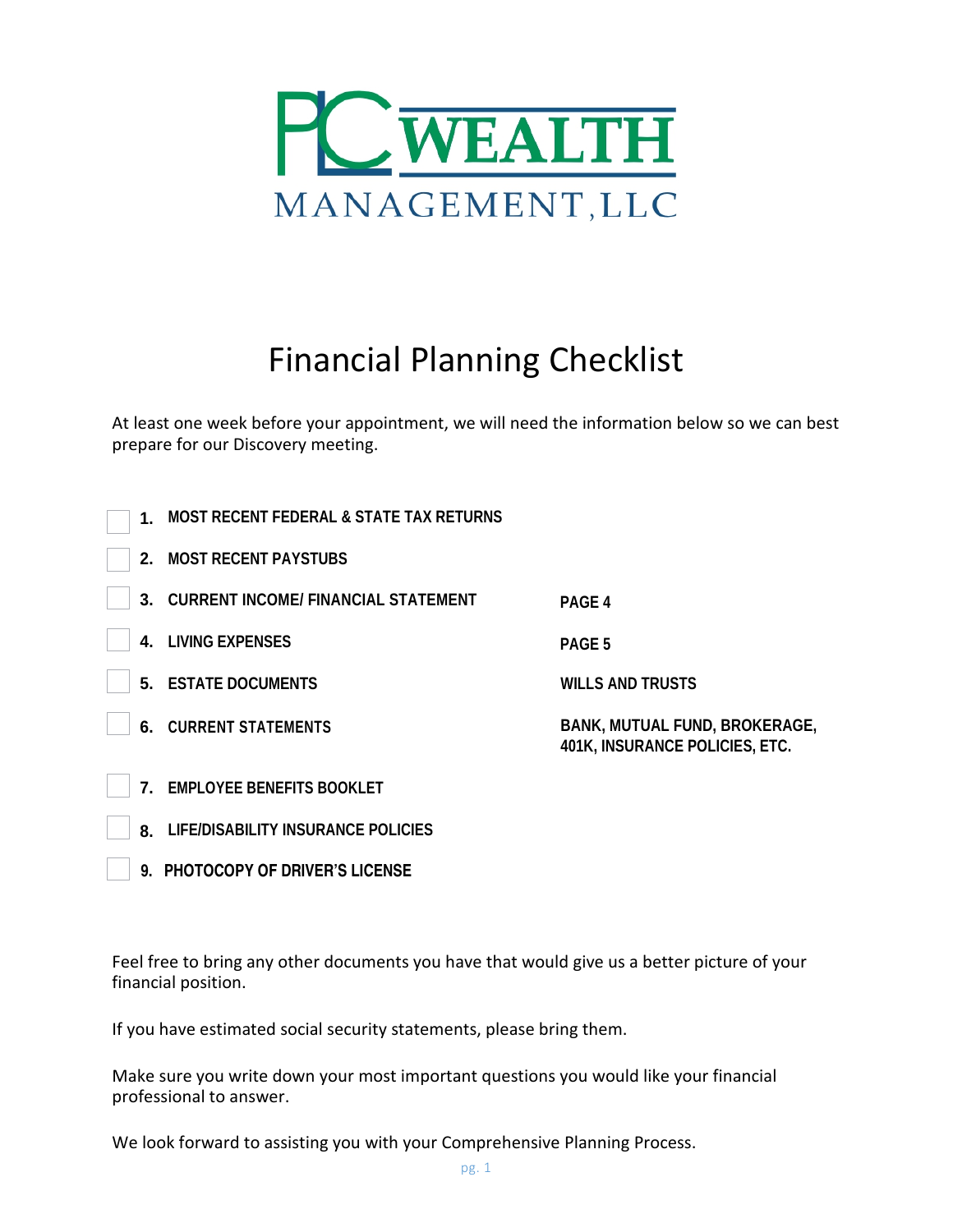## Personal Data

| <b>Client Name:</b><br><u> 1989 - Johann John Stein, markin fan it ferstjer fan de ferstjer fan it ferstjer fan de ferstjer fan it fers</u>                                                                                    |                                                                                                                       |  |  |  |
|--------------------------------------------------------------------------------------------------------------------------------------------------------------------------------------------------------------------------------|-----------------------------------------------------------------------------------------------------------------------|--|--|--|
| Client DOB:                                                                                                                                                                                                                    |                                                                                                                       |  |  |  |
| Client SS#                                                                                                                                                                                                                     | <u> 1989 - Johann Stoff, amerikansk politiker (* 1908)</u>                                                            |  |  |  |
|                                                                                                                                                                                                                                |                                                                                                                       |  |  |  |
|                                                                                                                                                                                                                                |                                                                                                                       |  |  |  |
|                                                                                                                                                                                                                                |                                                                                                                       |  |  |  |
| Spouse SS#                                                                                                                                                                                                                     | <u> 1989 - Johann John Stone, meilich aus der Stone († 1989)</u>                                                      |  |  |  |
|                                                                                                                                                                                                                                |                                                                                                                       |  |  |  |
| City:                                                                                                                                                                                                                          |                                                                                                                       |  |  |  |
| State:                                                                                                                                                                                                                         |                                                                                                                       |  |  |  |
| Zip:                                                                                                                                                                                                                           | and the control of the control of the control of the control of the control of the control of the control of the      |  |  |  |
| <b>Client Email:</b>                                                                                                                                                                                                           | <u> 1990 - Johann John Stone, markin fan de Amerikaanske kommunister (* 1950)</u>                                     |  |  |  |
| Spouse's Email: Note of the Contract of the Contract of the Contract of the Contract of the Contract of the Contract of the Contract of the Contract of the Contract of the Contract of the Contract of the Contract of the Co |                                                                                                                       |  |  |  |
|                                                                                                                                                                                                                                |                                                                                                                       |  |  |  |
| Occupation:                                                                                                                                                                                                                    | <u> 1989 - Johann Harry Harry Harry Harry Harry Harry Harry Harry Harry Harry Harry Harry Harry Harry Harry Harry</u> |  |  |  |
|                                                                                                                                                                                                                                |                                                                                                                       |  |  |  |
|                                                                                                                                                                                                                                |                                                                                                                       |  |  |  |
| <u> Alexandria de la contrada de la contrada de la contrada de la contrada de la contrada de la contrada de la c</u><br>City:                                                                                                  | State: _______________                                                                                                |  |  |  |
|                                                                                                                                                                                                                                |                                                                                                                       |  |  |  |
| Spouse's Employer:                                                                                                                                                                                                             |                                                                                                                       |  |  |  |
|                                                                                                                                                                                                                                |                                                                                                                       |  |  |  |
|                                                                                                                                                                                                                                |                                                                                                                       |  |  |  |
|                                                                                                                                                                                                                                |                                                                                                                       |  |  |  |
|                                                                                                                                                                                                                                |                                                                                                                       |  |  |  |
|                                                                                                                                                                                                                                |                                                                                                                       |  |  |  |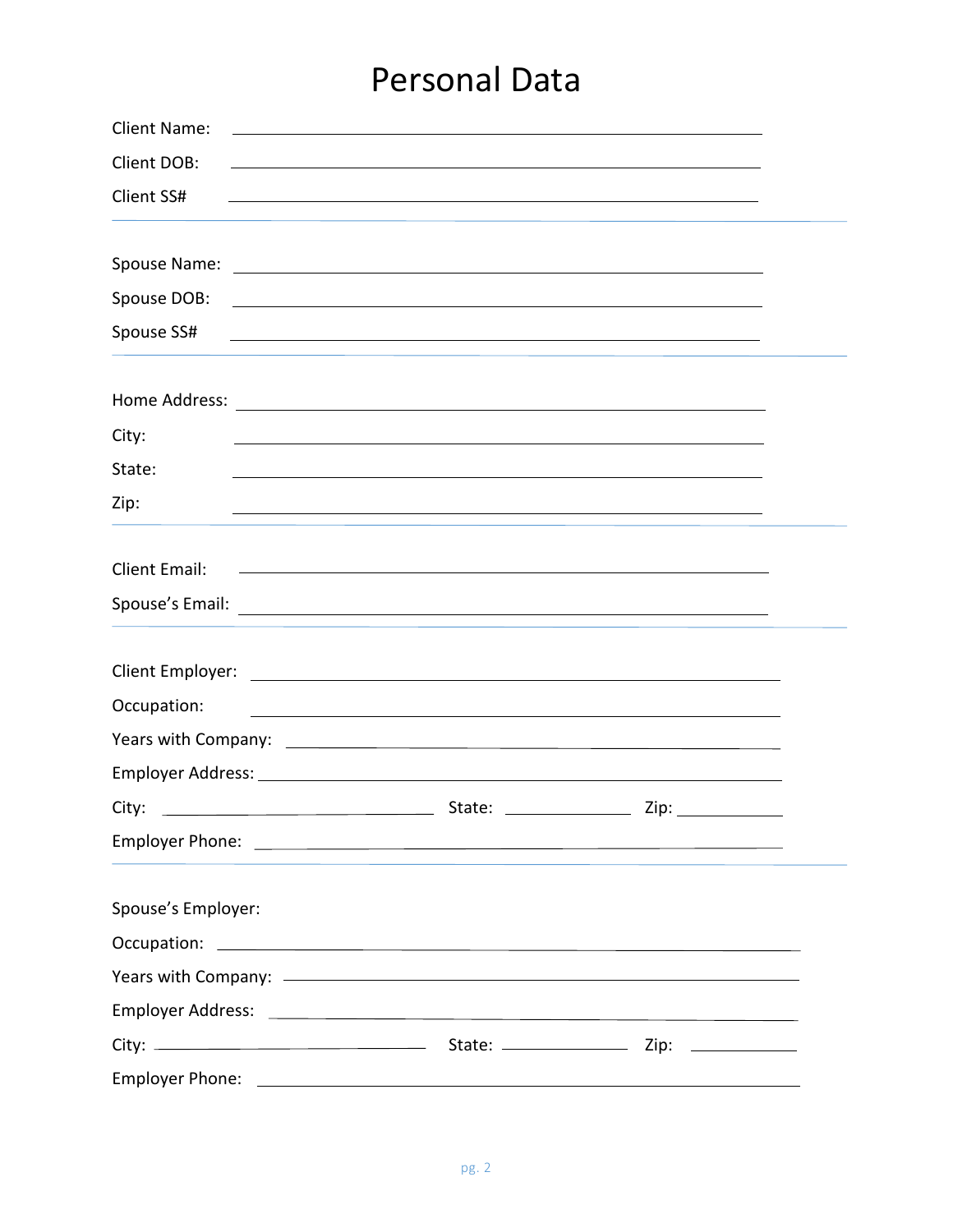## Personal Data - continued

| Client Place of Birth:   |                                                                                                                       |  |
|--------------------------|-----------------------------------------------------------------------------------------------------------------------|--|
| Country of Citizenship:  | <u> 1989 - Johann Stoff, amerikansk politiker (* 1908)</u>                                                            |  |
| Driver's License#:       | <u> 1989 - Jan Samuel Barbert (f. 1989)</u>                                                                           |  |
| State of Issue:          | <u> 1989 - Johann Stoff, amerikansk politiker (d. 1989)</u>                                                           |  |
| Issue Date:              | <u> 1989 - Johann Barn, mars ann an t-Amhainn an t-Amhainn an t-Amhainn an t-Amhainn an t-Amhainn an t-Amhainn an</u> |  |
| <b>Expiration Date:</b>  | <u> 1989 - Johann Stoff, amerikansk politiker (* 1908)</u>                                                            |  |
|                          |                                                                                                                       |  |
|                          |                                                                                                                       |  |
| Country of Citizenship:  | <u> 1989 - Johann Stein, fransk politik (f. 1989)</u>                                                                 |  |
| Driver's License#:       |                                                                                                                       |  |
| State of Issue:          |                                                                                                                       |  |
| <b>Issue Date:</b>       | <u> 1989 - Johann Stoff, amerikansk politiker (* 1908)</u>                                                            |  |
| <b>Expiration Date:</b>  | <u> 1989 - Johann Stoff, amerikansk politiker (* 1908)</u>                                                            |  |
| Mother's Maiden<br>Name: | and the control of the control of the control of the control of the control of the control of the control of the      |  |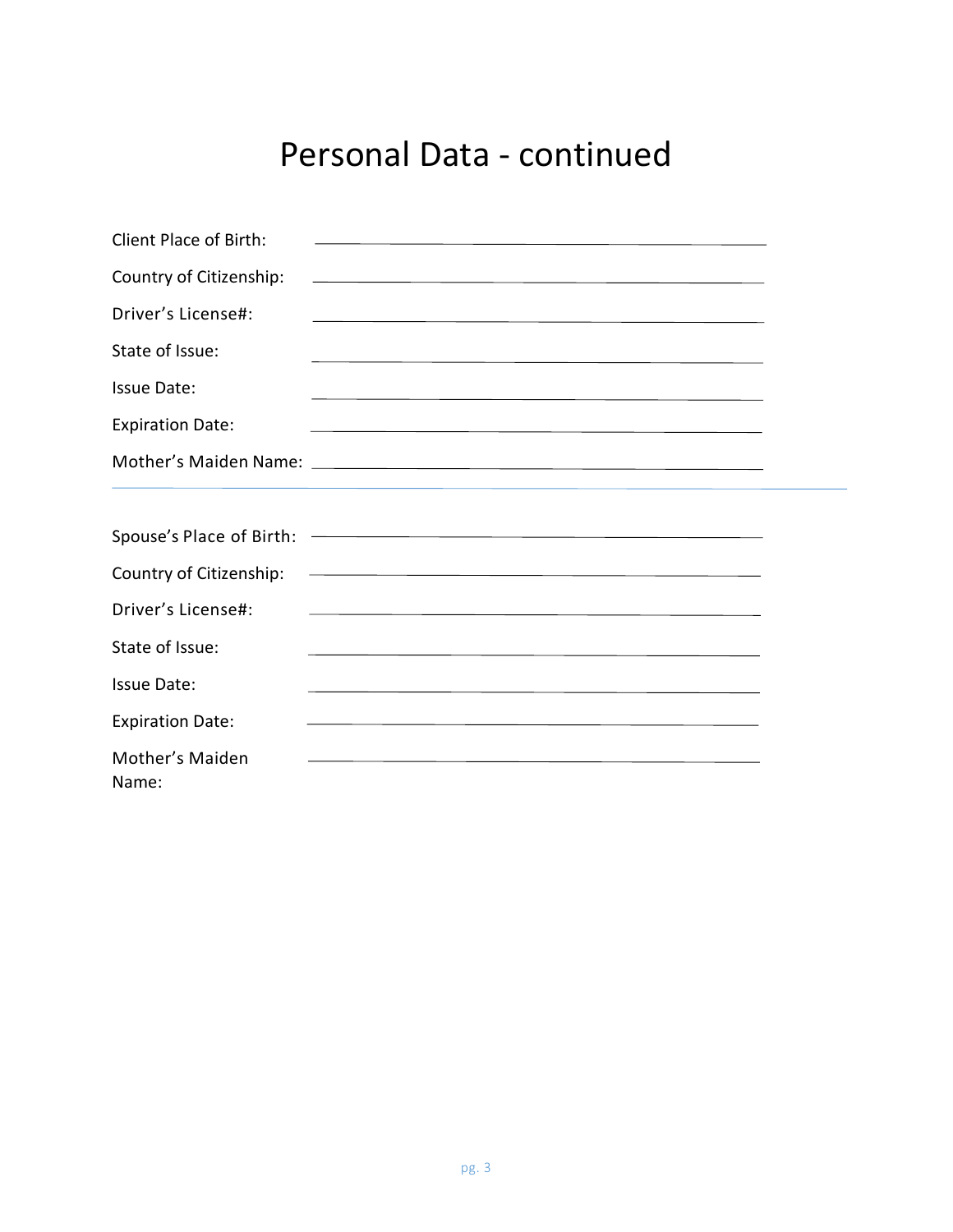#### Personal Data - continued Children'sInformation

| Name:     |                                                                                                                                                                                                                                      |  |
|-----------|--------------------------------------------------------------------------------------------------------------------------------------------------------------------------------------------------------------------------------------|--|
| DOB:      |                                                                                                                                                                                                                                      |  |
| SS#       |                                                                                                                                                                                                                                      |  |
| Married:  | <u> 1989 - Johann Barbara, martxa alemaniar a</u>                                                                                                                                                                                    |  |
| Children: |                                                                                                                                                                                                                                      |  |
|           |                                                                                                                                                                                                                                      |  |
| Name:     | <u>and the state of the state of the state of the state of the state of the state of the state of the state of the state of the state of the state of the state of the state of the state of the state of the state of the state</u> |  |
| DOB:      |                                                                                                                                                                                                                                      |  |
| SS#       |                                                                                                                                                                                                                                      |  |
| Married:  |                                                                                                                                                                                                                                      |  |
| Children: | <u> 1989 - John Stone, Amerikan besteht in der staat van de gewone van de gewone van de gewone van de gewone van</u>                                                                                                                 |  |
|           |                                                                                                                                                                                                                                      |  |
| Name:     |                                                                                                                                                                                                                                      |  |
| DOB:      |                                                                                                                                                                                                                                      |  |
| SS#       |                                                                                                                                                                                                                                      |  |
| Married:  |                                                                                                                                                                                                                                      |  |
| Children: |                                                                                                                                                                                                                                      |  |
|           |                                                                                                                                                                                                                                      |  |
| Name:     |                                                                                                                                                                                                                                      |  |
| DOB:      |                                                                                                                                                                                                                                      |  |
| SS#       |                                                                                                                                                                                                                                      |  |
| Married:  |                                                                                                                                                                                                                                      |  |
| Children: |                                                                                                                                                                                                                                      |  |
|           |                                                                                                                                                                                                                                      |  |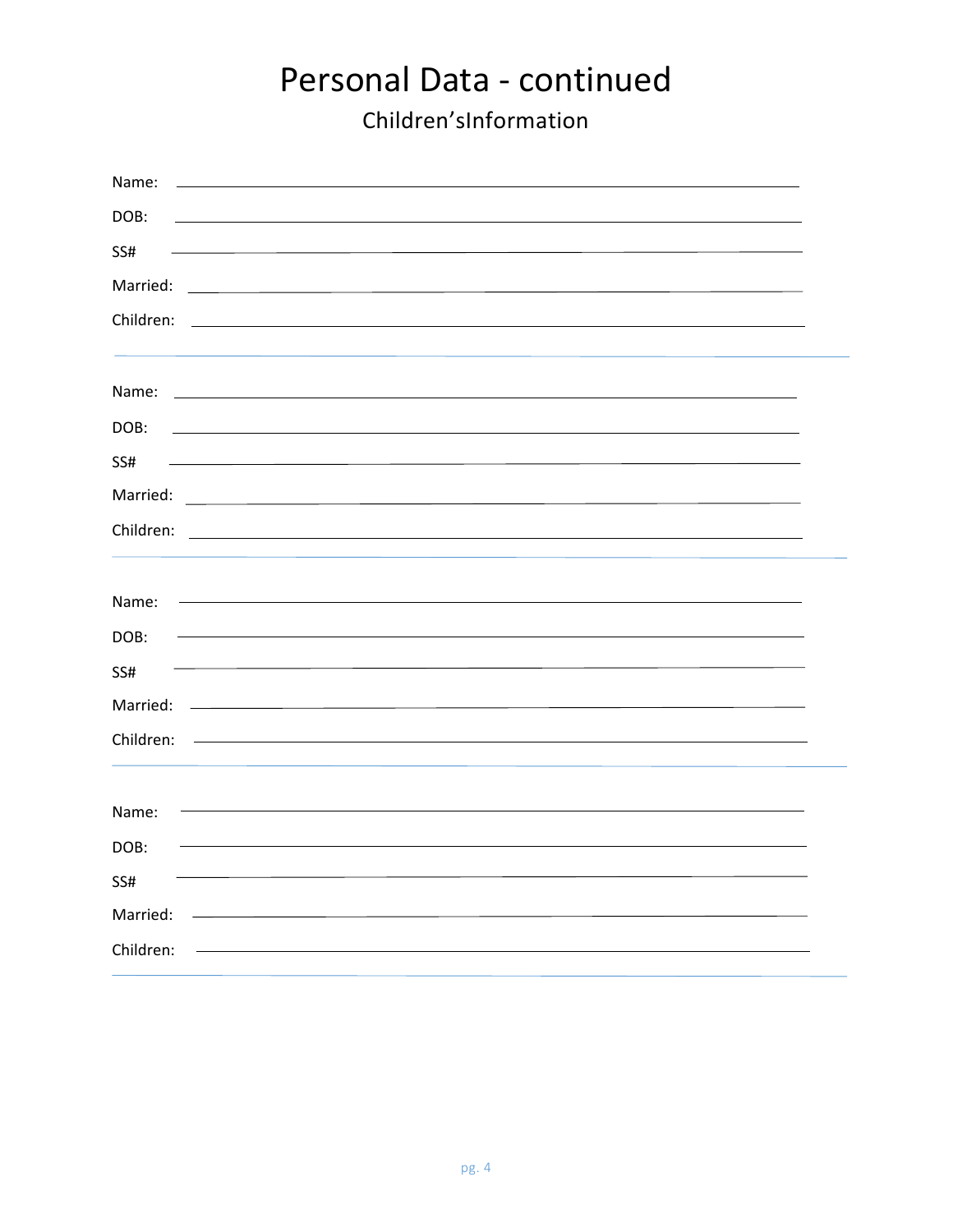## Net Worth Statement

 $(C) = Client (S) = Spouse$ 

| <b>ASSETS</b>                  | <b>LIABILITIES</b> |                                   |         |
|--------------------------------|--------------------|-----------------------------------|---------|
| <b>Checking Accounts</b>       | \$                 | Home Mortgage                     | $\zeta$ |
| <b>Savings Accounts</b>        | \$                 | %<br>Term:<br>Int. Rate           |         |
| <b>Savings Bonds</b>           | \$                 | Home Equity/2 <sup>nd</sup> Mort. | \$      |
| Money Market Accounts          | \$                 | Car Loans                         | \$      |
| <b>Certificates of Deposit</b> | \$                 | %<br>Int. Rate<br>Term:           |         |
| IRA's(C)                       | \$                 | <b>Credit Cards</b>               | \$      |
| 401K (C)                       | \$                 | <b>Installment Loans</b>          | \$      |
| ROTH IRA (C)                   | \$                 | <b>Unpaid Taxes</b>               | \$      |
| Pension/Profit Sharing (C)     | \$                 | Loans against Life Ins.           | \$      |
|                                |                    | <b>Other Debts</b>                | \$      |
| IRA's(S)                       | \$                 |                                   |         |
| 401K (S)                       | \$                 |                                   |         |
| ROTH IRA (S)                   | \$                 | <b>TOTAL LIABILITIES</b>          |         |
| Pension/Profit Sharing (S)     | \$                 | <b>Total Assets</b>               | \$      |
|                                |                    | Less Liabilities                  | \$      |
| Annuities                      | \$                 | <b>NET WORTH</b>                  | \$      |
| Mutual Funds (Non Retirement)  | \$                 |                                   |         |
| Bonds (Non-Retirement)         | \$                 |                                   |         |
| Stocks (Non-Retirement)        | \$                 |                                   |         |
| <b>Other Securities:</b>       | \$                 | <b>INCOME STATEMENT</b>           |         |
|                                |                    |                                   |         |
|                                |                    | <b>INCOME</b>                     | \$      |
|                                |                    | Salary (C)                        | \$      |
| Home                           | \$                 | Pension (C)                       | \$      |
| <b>Other Real Estate</b>       | \$                 | Commissions (C)                   | \$      |
| Automobile(s)                  | \$                 | Social Security (C)               | \$      |
| Personal Property              | \$                 |                                   |         |
| Life Insurance - Cash Value    | \$                 |                                   |         |
| (non-death benefits)           |                    |                                   |         |
| Money Loaned to Others         | \$                 | Salary (S)                        | \$      |
| Business/Partnership           | \$                 | Pension (S)                       | \$      |
| <b>Other Assets:</b>           | \$                 | Commissions (S)                   | \$      |
|                                |                    | Social Security (S)               | \$      |
|                                |                    |                                   |         |
|                                |                    | Rental Income                     | \$      |
|                                |                    | Other Sources of                  | $\zeta$ |
|                                |                    | Income                            |         |
| <b>TOTAL ASSETS</b>            | \$                 | <b>TOTAL INCOME</b>               | \$      |

TOTAL LIFE INSURANCE DEATH BENEFITS: \_\_\_\_\_\_\_\_\_\_\_\_\_\_\_\_\_(C) \_\_\_\_\_\_\_\_\_\_\_\_\_\_\_\_\_\_(S)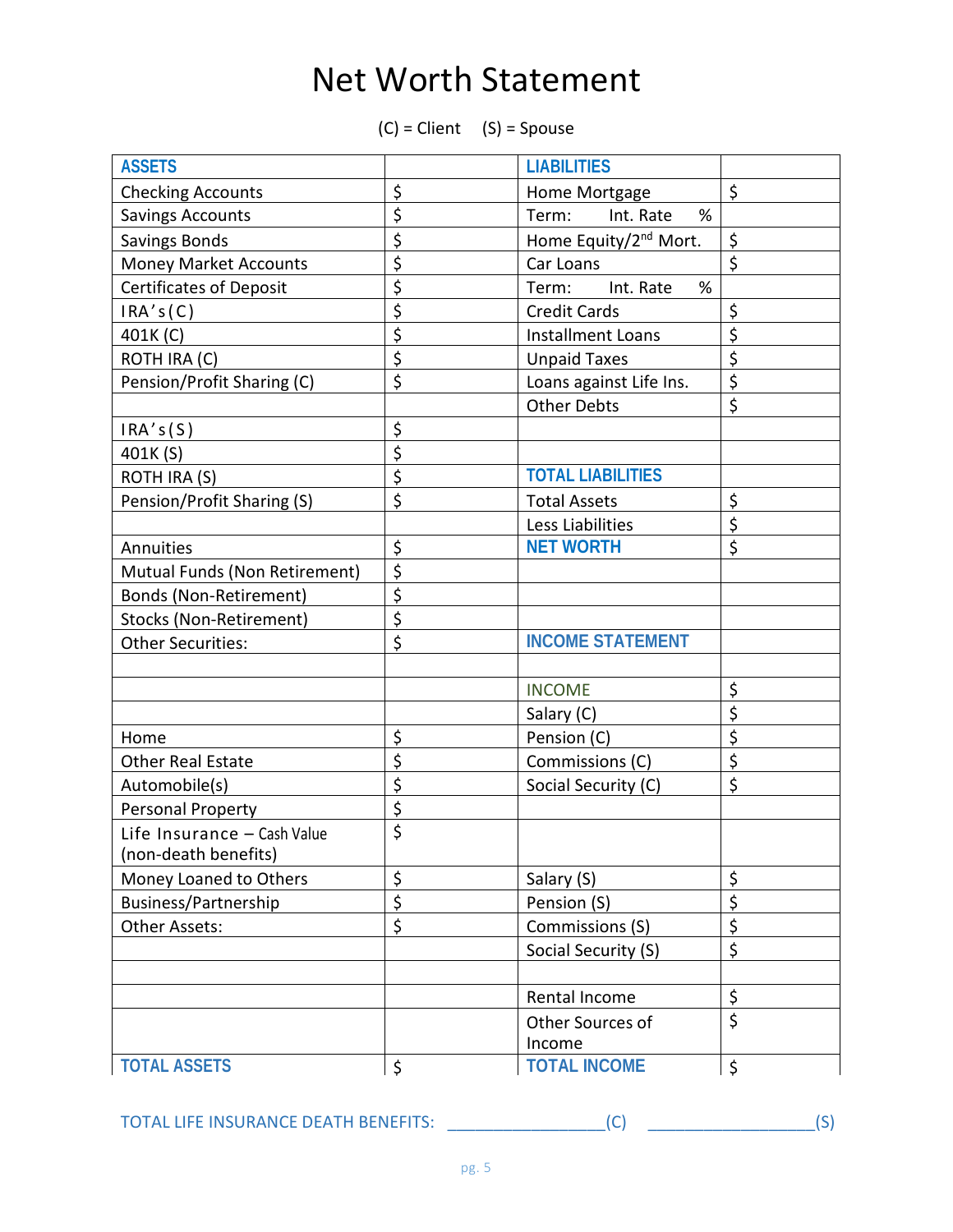#### Confidential Living Expenses

| <b>ITEMIZED EXPENSES</b>                   | <b>MONTHLY</b> | <br>- ייך י<br><b>ANNUAL</b> | <b>NOTES</b>                        |
|--------------------------------------------|----------------|------------------------------|-------------------------------------|
| <b>Medical Expenses</b>                    | \$             | \$                           |                                     |
| <b>Real Estate Taxes</b>                   | \$             | \$                           |                                     |
| Person Property Taxes                      | \$             | \$                           |                                     |
| <b>Charitable Contributions</b>            | \$             | \$                           |                                     |
| <b>Tax Preparation</b>                     | \$             | \$                           |                                     |
| Non-Reimbursed Employee Exp.               | \$             | \$                           |                                     |
| Ret. Plan Contributions (C)                | \$             | \$                           |                                     |
| Ret. Plan Contributions (S)                | \$             | \$                           |                                     |
|                                            |                |                              |                                     |
| <b>LIVING EXPENSES</b>                     |                |                              |                                     |
| Food/Groceries/Household                   | \$             | \$                           |                                     |
| Telephone/Cell Phone                       | \$             | \$                           |                                     |
| <b>Utilities</b>                           | \$             | \$                           |                                     |
| Clothing                                   | \$             | \$                           |                                     |
| <b>Auto Maintenance</b>                    | \$             | \$                           |                                     |
| Gasoline                                   | \$             | \$                           |                                     |
| Home/Yard Maintenance                      | \$             | \$                           |                                     |
| Cable/Internet                             | \$             | \$                           |                                     |
| Entertainment/Dining Out                   | \$             | \$                           |                                     |
| Education                                  | \$             | \$                           |                                     |
| Vacation                                   | \$             | \$                           |                                     |
| Domestic Help                              | \$             | \$                           |                                     |
| Gifts/Birthdays/Christmas                  | \$             | \$                           |                                     |
| Child Care/Child Support                   | \$             | \$                           |                                     |
| <b>Dues</b>                                | \$             | \$                           |                                     |
| Subscriptions                              | \$             | \$                           |                                     |
| <b>Recreational Activities</b>             | \$             | \$                           |                                     |
| <b>Dry Cleaners</b>                        | \$             | \$                           |                                     |
| Miscellaneous                              | \$             | \$                           |                                     |
|                                            |                |                              |                                     |
| <b>INSURANCE PAYMENTS</b>                  |                |                              |                                     |
| Umbrella Insurance                         | \$             | \$                           |                                     |
| Life Insurance                             | \$             | \$                           |                                     |
| Auto Insurance                             | \$             | \$                           |                                     |
| Homeowners Insurance                       | \$             | \$                           |                                     |
| Disability Insurance                       | \$             | \$                           |                                     |
| <b>Medical Insurance</b>                   | \$             | \$                           |                                     |
| Long-Term Care Insurance                   | \$             | \$                           |                                     |
|                                            |                |                              |                                     |
| <b>DEBT SERVICE</b>                        |                |                              |                                     |
| Mortgage Payment Principal & Interest Only | \$             | \$                           | 15 OR 30 YR?<br>How Many Remaining? |
| Other/Home Equity Principal & Interest     | \$             | \$                           |                                     |
| Auto Loan - Principal & Interest           | \$             | \$                           | How Many Years Remaining?           |
| <b>TOTALS</b>                              | \$             | \$                           |                                     |